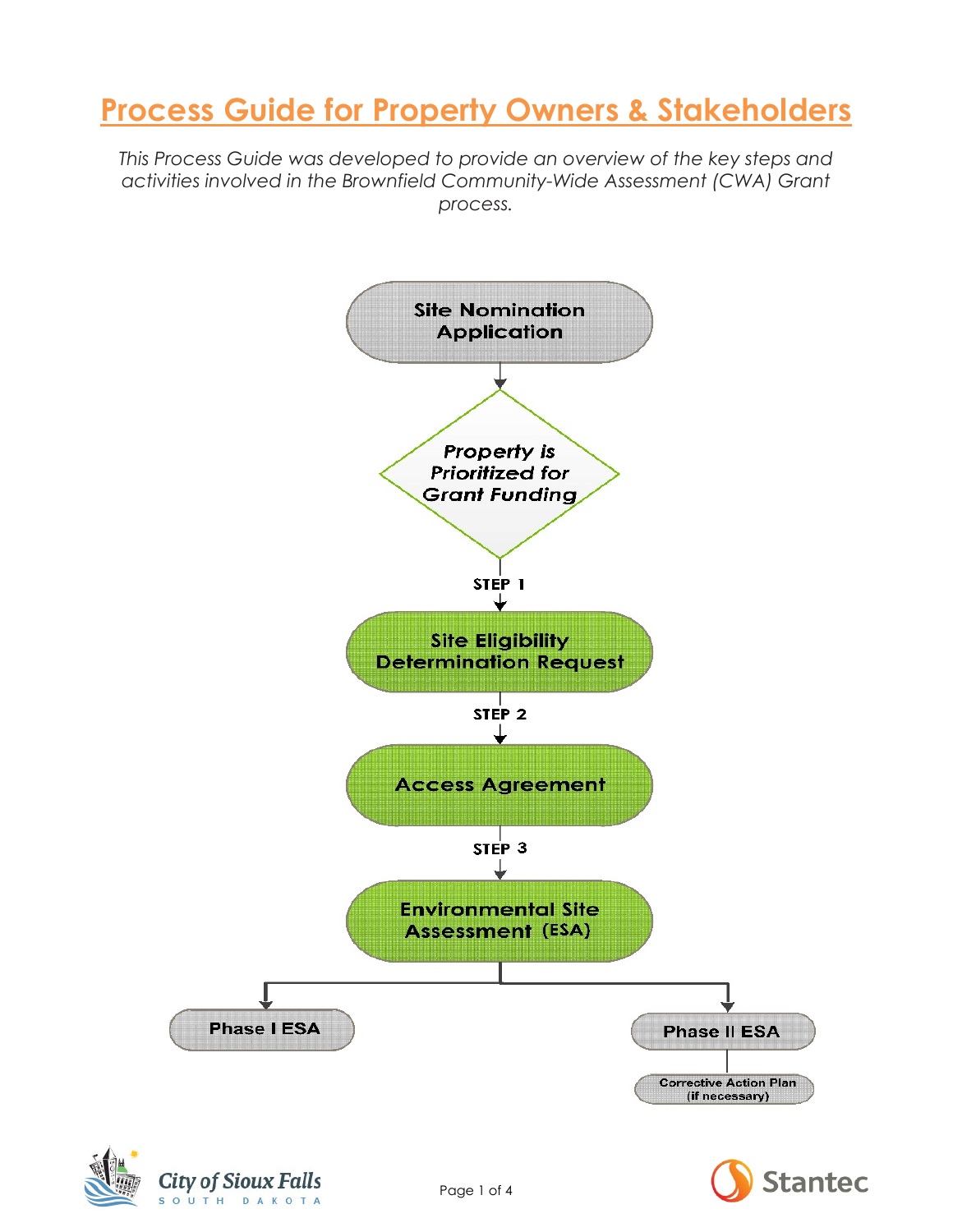### **KEY STEPS**

**Below are descriptions of the site nomination process and key steps that will take place if your application is approved and your property is prioritized for grant funding.** 

### **Site Nomination Process**

The information provided on your Site Nomination Application will be reviewed to evaluate owner/developer interest and to confirm the property meets baseline eligibility criteria. Below is an overview of key steps involved in the grant process for sites that are prioritized for grant funding.

#### **Step 1: Site Eligibility Determination Request**

The information provided on your Site Nomination Application will be used to prepare a Site Eligibility Determination Request ("ED Request"). The ED Request will be submitted on your behalf to the U.S. Environmental Protection Agency (EPA) and/or the South Dakota Department of Environment and Natural Resources (DENR) to obtain approval for using grants funds for Environmental Site Assessment (ESA) activities on your property.

#### Estimated Timeline: 2-4 weeks

*Note: Please let us know if your request for an ESA is related to due diligence for a property transaction already underway as there may be options to submit an expedited ED Request.* 

#### **Step 2: Access Agreement**

Step 2 will take place as soon as the ED Request is approved. Prior to initiating ESA activities, we must receive approval from you (in the form of an Access Agreement) for our environmental consultant (Stantec Consulting Services Inc.) to perform ESA activities on your property. (A sample Access Agreement is available for your review upon request.)

Estimated Timeline: 1-2 weeks

#### **Step 3: Environmental Site Assessment**

#### **PHASE I ESA**

A Phase I ESA is a research study that is intended to gather information to assess the environmental condition of a property and identify potential areas where substances may have been released. A Phase I ESA determines if any recognized environmental conditions ("RECs") exist on the property; however, it does not involving collecting environmental samples to confirm if there are actual impacts to the property from the RECs (if any).

Purpose of a Phase I ESA:

- Provides liability protection under the Comprehensive Environmental Response, Compensation and Liability Act (CERCLA).
- Supports property acquisition decisions.
- Assesses potential for hazardous or other substances to have impacted the property.
- Typically required by lenders to secure financing.
- Typically completed within 6 months of commercial or industrial property transactions.

#### Estimated Value: \$4,000 *(Funded by CWA Grant!)*

#### Estimated Timeline: 1-2 months

The scope of work for a Phase I ESA includes two parts:



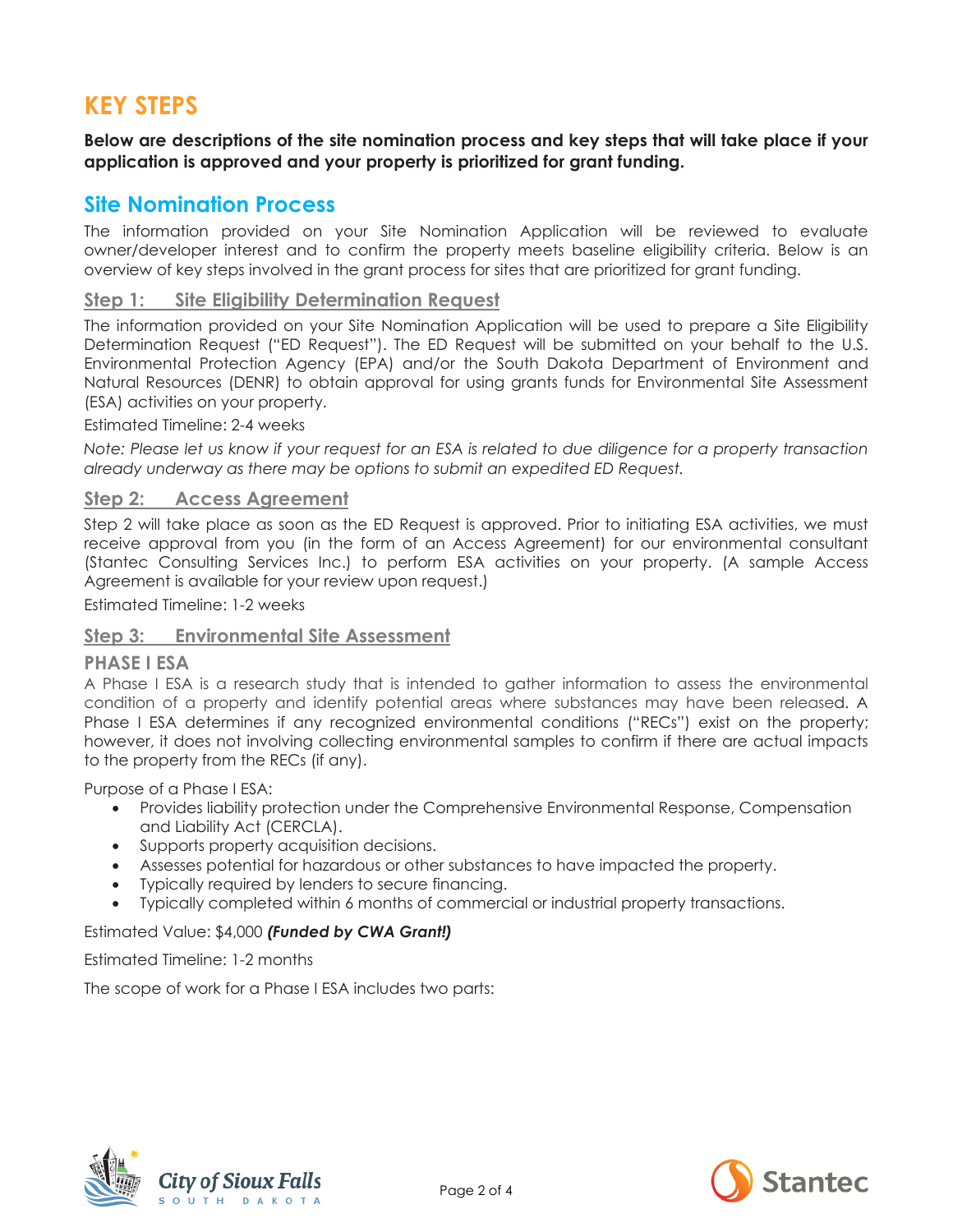**Part 1 – Site Visit and Interview (or Survey)**: As soon as the Access Agreement is signed by you, Stantec will schedule a site visit and interview(s) with the property owner, current occupant(s), and/or other authorized representatives who are knowledgeable about the site. Site visits take an average of 2 hours and interviews are generally limited to 30 minutes or less. In situations where an in-person interview is not feasible, Stantec will conduct phone interviews and/or provide a survey form.

**Part 2 – Desktop Study and Report**: Stantec will complete a desktop study of your property that includes review of historical documents and regulatory databases to determine confirm if any potential environmental concerns exist that may impact property reuse. A Phase I ESA Report will be prepared to summarize the findings of the site visit, interviews, and desktop study. A copy of the report will provided to you.

#### **PHASE II ESA**

A Phase II ESA involves a physical study where environmental samples are collected and analyzed to characterize the type, distribution and extent of substances in the environment (if present). If the Phase I ESA identifies RECs, Stantec will discuss the findings and provide recommendations for performing a Phase II ESA that determines if any environmental impacts exist on the property. Stantec will discuss the pros and cons associated with the potential outcomes of the Phase II ESA and will advise you to consult with an attorney should you have any concerns.

Purpose of a Phase II ESA:

- Evaluate the findings of a Phase I ESA.
- Determine whether a release has occurred.
- Delineate the extent of confirmed contamination.
- Obtain regulatory closure.

Estimated Value: \$20,000 *(Funded by CWA Grant!)* 

Estimated Timeline: 2-3 months

The scope of work for a Phase II ESA includes two parts:

**Part 1 – Work Plan:** Only when you understand the pros and cons of a Phase II ESA and indicate you would like to move forward, Stantec will prepare and submit a work plan to EPA for review and approval.

**Part 2 – Fieldwork & Report**: After the Work Plan is approved by EPA, environmental samples (i.e. soil and/or groundwater) will be collected and analyzed. The study will characterize the type, distribution and extent of substances (if any) in the environment. A Phase II ESA Report will be prepared to summarize the work performed, analytical results, and conclusions. A copy of the report will be provided to you.

#### **Corrective Action Plan**

Based on the results of the Phase II ESA corrective action may be necessary to meet regulatory soil, groundwater or soil vapor standards. A Corrective Action Plan will be developed detailing specific actions necessary to meet the regulatory standards. The plan will be submitted to the DENR for review prior to implementation. Examples of corrective actions may include one or a combination of the following: include free product removal, excavation of contaminated soil, soil vapor extraction, and engineering or institutional controls.

Estimated Value: \$8,000

Estimated Timeline: 1 month

The scope of work for a Corrective Action Plan is site specific – based on results of the Phase II ESA.